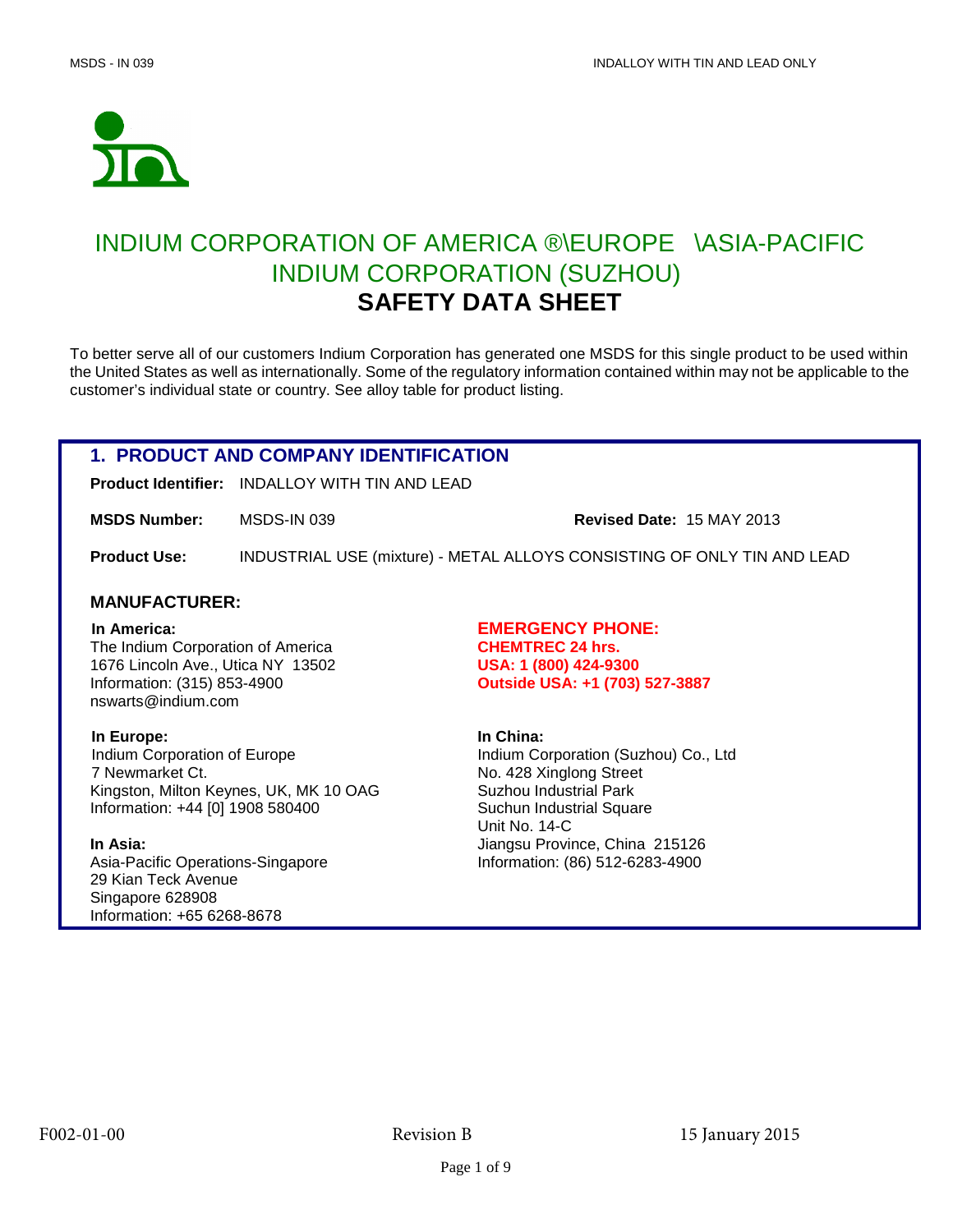| <b>PRIMARY ROUTES OF ENTRY:</b> |                                    |       |                                                                                                 | <b>CARCINOGEN LISTED IN:</b> |             |             |                                                                                                              |
|---------------------------------|------------------------------------|-------|-------------------------------------------------------------------------------------------------|------------------------------|-------------|-------------|--------------------------------------------------------------------------------------------------------------|
| ⊗Eye                            | <b>ØInhalation</b>                 | ⊗Skin | ⊗Ingestion                                                                                      | <b>NTP</b>                   | <b>IARC</b> | <b>OSHA</b> | ⊗Not Listed                                                                                                  |
| GHS:                            |                                    |       |                                                                                                 |                              |             |             |                                                                                                              |
|                                 |                                    |       |                                                                                                 |                              |             |             |                                                                                                              |
|                                 |                                    |       |                                                                                                 |                              |             |             |                                                                                                              |
|                                 |                                    |       |                                                                                                 |                              |             |             |                                                                                                              |
| Signal Word: Warning            |                                    |       |                                                                                                 |                              |             |             |                                                                                                              |
| Hazard statement(s)             |                                    |       |                                                                                                 |                              |             |             |                                                                                                              |
| H302                            | Harmful if swallowed               |       |                                                                                                 |                              |             |             |                                                                                                              |
| H315                            | Causes skin irritation             |       |                                                                                                 |                              |             |             |                                                                                                              |
| H335                            | May cause respiratory irritation   |       |                                                                                                 |                              |             |             |                                                                                                              |
| H332                            | Harmful if inhaled                 |       |                                                                                                 |                              |             |             |                                                                                                              |
| H351                            | Suspected of causing cancer (lead) |       |                                                                                                 |                              |             |             |                                                                                                              |
| H360                            |                                    |       | May damage fertility or the unborn child (lead)                                                 |                              |             |             |                                                                                                              |
| H373                            |                                    |       | May cause damage to organs through prolonged or repeated exposure (lead)                        |                              |             |             |                                                                                                              |
| H400+H413                       |                                    |       | Very toxic to aquatic life, may cause long lasting harmful effects to aquatic life              |                              |             |             |                                                                                                              |
| <b>EUH201A</b>                  | Warning! Contains lead             |       |                                                                                                 |                              |             |             |                                                                                                              |
| Precautionary statement(s)      |                                    |       |                                                                                                 |                              |             |             |                                                                                                              |
| P233                            | Keep container tightly closed      |       |                                                                                                 |                              |             |             |                                                                                                              |
| P261                            |                                    |       | Avoid breathing dust/fume/gas/mist/vapors/spray                                                 |                              |             |             |                                                                                                              |
| P270                            |                                    |       | Do not eat, drink or smoke when using this product                                              |                              |             |             |                                                                                                              |
| P273                            | Avoid release to the environment   |       |                                                                                                 |                              |             |             |                                                                                                              |
| P280                            |                                    |       | Wear protective gloves/protective clothing/eye protection/face protection                       |                              |             |             |                                                                                                              |
| P362                            |                                    |       | Take off contaminated clothing and wash before reuse                                            |                              |             |             |                                                                                                              |
| P301 + P312                     |                                    |       | IF SWALLOWED: Call a POISON CENTER or doctor/physician if you feel unwell                       |                              |             |             |                                                                                                              |
| P302+P352                       |                                    |       | IF ON SKIN: Wash with plenty of soap and water                                                  |                              |             |             |                                                                                                              |
| $P304 + 341$                    |                                    |       |                                                                                                 |                              |             |             | IF INHALED: If breathing is difficult, remove victim to fresh air and keep at rest in a position comfortable |
|                                 | for breathing                      |       |                                                                                                 |                              |             |             |                                                                                                              |
| $P305 + 351$                    |                                    |       | IF IN EYES: Rinse continuously with water for several minutes (15 mins)                         |                              |             |             |                                                                                                              |
| P501                            |                                    |       | Dispose of contents by recycling if possible otherwise dispose of via a approved waste handler. |                              |             |             |                                                                                                              |
|                                 |                                    |       |                                                                                                 |                              |             |             |                                                                                                              |

## **POTENTIAL HEALTH EFFECTS:**

**Eye Contact:** Contact with powered metal alloy or fume from molten metal may cause irritation. Severe eye damage may result from hot molten metal being splashed into the eyes. Wear safety glasses and face shield when working with molten metal.  **Ingestion:** Ingestion of dust may cause headache, nausea, abdominal pain, fatigue and pain in the legs, arms and joints. May be harmful. **Inhalation:** Inhalation of fume or dust may cause local irritation to the respiratory system. Inhalation of fume or dust may cause headache, nausea, abdominal pain, fatigue and pain in the legs, arms and joints. Inhalation can be harmful. **Skin Contact:** Normal handling of solid metal should not cause any adverse health effects. Hot molten metal may cause burns to the skin. Wear protective equipment when handling molten metal. Protect skin when grinding/cutting, may cause irritation.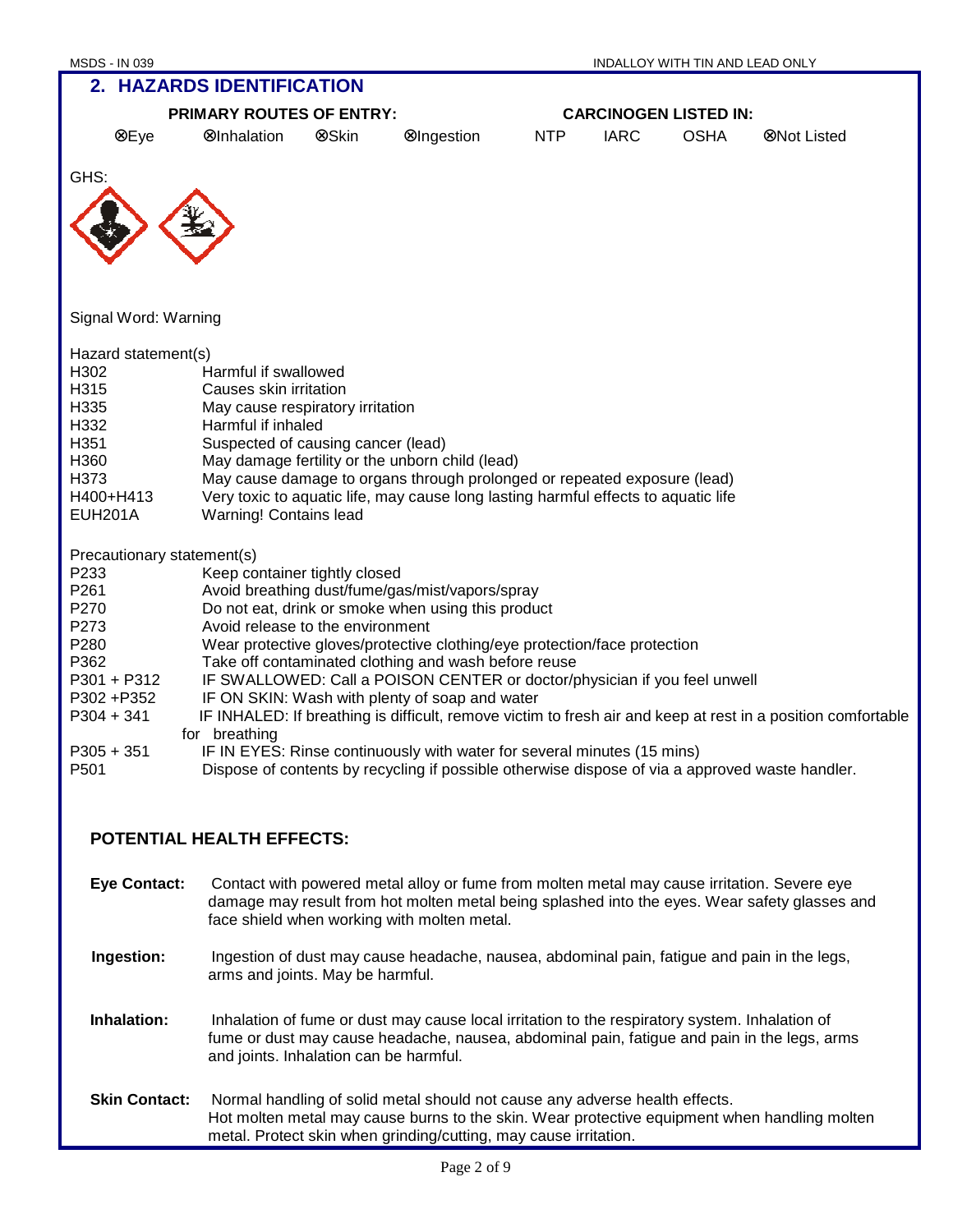| <b>Chronic:</b> | Has been shown to increase incidence of sarcoma in animal tests. Chronic exposure may<br>TIN:<br>result in "stannosis" a mild form of pneumoconiosis.                                                                                                                                              |
|-----------------|----------------------------------------------------------------------------------------------------------------------------------------------------------------------------------------------------------------------------------------------------------------------------------------------------|
|                 | LEAD: Prolonged exposure to vapors or fumes at higher temperatures may cause respiratory<br>irritation and systematic lead poisoning. Symptoms of lead poisoning include headache,<br>nausea, abdominal pain, muscle and joint pain and damage to the nervous system,<br>blood system and kidneys. |
|                 | Exposure to metal fumes may cause irritation to the respiratory system. Long term exposure by<br>inhalation to metal fumes may cause illness such as metal fume fever.<br>Exposure to lead fume may cause harm. Sign of overexposure is anemia.                                                    |
| <b>WARNING:</b> | This product contains a chemical known to the State of California to cause cancer and/or<br>birth defects (or other reproductive harm). (lead)                                                                                                                                                     |
| <b>NOTE:</b>    | The Indium Corporation does not recommend, manufacturer, market or endorse any of its<br>products for human consumption.                                                                                                                                                                           |
| <b>WARNING:</b> | This product contains lead. Lead may be harmful to your health. US Federal law prohibits the<br>use of leaded solders in making joints or fittings in any private or public water supply system.<br>Keep out of the reach of children.                                                             |

|                                           |         | <b>3. COMPOSITION / INFORMATION ON INGREDIENTS</b>                               |
|-------------------------------------------|---------|----------------------------------------------------------------------------------|
| <b>Components</b>                         |         | % wt CAS Registry #/EINECS#                                                      |
| <b>TIN</b>                                | $\star$ | 7440-31-5/231-141-8                                                              |
| <b>LEAD</b>                               | $\star$ | 7439-92-1/231-100-4                                                              |
|                                           |         | DOES NOT CONTAIN ANY EU SUBSTANCES OF VERY HIGH CONCERN (SVHC)                   |
| Symbol: $X_n$<br>$N.E. = Not established$ |         | Risk Phrases: R20/22, R36/37/38, R33, R40, R48, R50/53, R61<br>* See alloy table |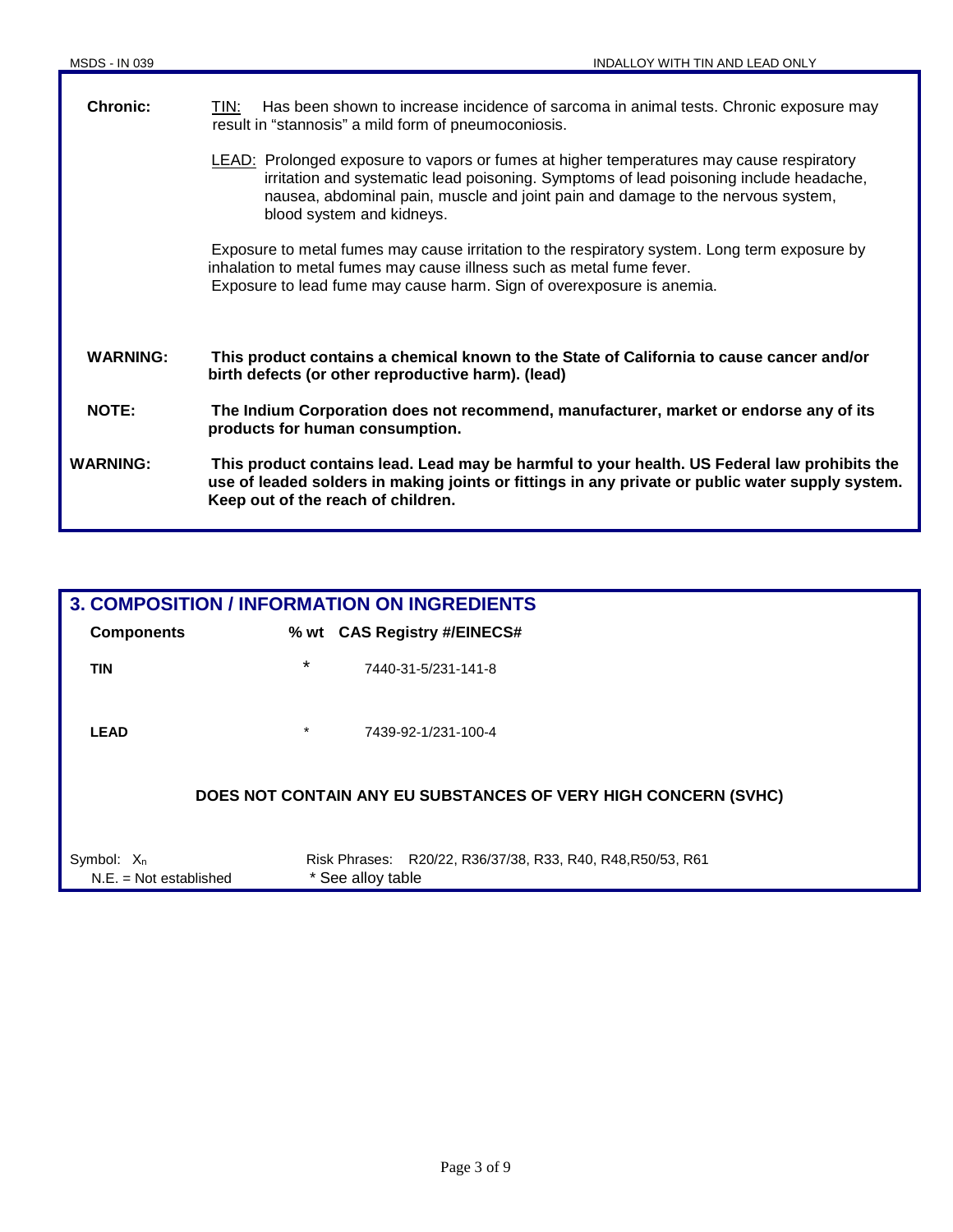## **ALLOY TABLE - Mixture**

| <b>INDALLOY</b> | %TIN           | %LEAD                             | RoHS*      | <b>LIQUIDUS</b><br>°C/°F | <b>SOLIDUS</b><br>°C/°F | <b>DENSITY</b><br>(gm/cm <sup>3</sup> ) |
|-----------------|----------------|-----------------------------------|------------|--------------------------|-------------------------|-----------------------------------------|
| (METAL)         | Sn             | Pb                                | Compliance |                          |                         |                                         |
| 106(Sn63)       | 63             | 37                                | <b>NO</b>  | 183C/361F                | 183C/361F               | 8.4                                     |
| 107             | 65             | 35                                | <b>NO</b>  | 184C/363F                | 183C/361F               | 8.33                                    |
| 108             | 70             | 30                                | <b>NO</b>  | 186C/367F                | 183C/361F               | 8.16                                    |
| 109             | 60             | 40                                | <b>NO</b>  | 191C/376F                | 183C/361F               | 8.5                                     |
| 110             | 75             | 25                                | <b>NO</b>  | 192C/378F                | 183C/361F               | 8.00                                    |
| 112             | 80             | 20                                | <b>NO</b>  | 199C/390F                | 183C/361F               | 7.85                                    |
| 113             | 55             | 45                                | <b>NO</b>  | 200C/392F                | 183C/361F               | 8.68                                    |
| 114             | 85             | 15                                | <b>NO</b>  | 205C/401F                | 183C/361F               | 7.70                                    |
| 116             | 50             | 50                                | <b>NO</b>  | 212C/414F                | 183C/361F               | 8.87                                    |
| 118             | 90             | 10                                | <b>NO</b>  | 213C/415F                | 183C/361F               | 7.55                                    |
| 120             | 48             | 52                                | <b>NO</b>  | 218C/424F                | 183C/361F               | 8.95                                    |
| 122             | 95             | 5                                 | <b>NO</b>  | 222C/432F                | 183C/361F               | 7.42                                    |
| 125             | 45             | 55                                | <b>NO</b>  | 227C/441F                | 183C/361F               | 9.07                                    |
| 130             | 40             | 60                                | <b>NO</b>  | 238C/460F                | 183C/361F               | 9.28                                    |
| 135             | 35             | 65                                | <b>NO</b>  | 247C/477F                | 183C/361F               | 9.50                                    |
| 141             | 30             | 70                                | <b>NO</b>  | 257C/495F                | 183C/361F               | 9.72                                    |
| 145             | 25             | 75                                | <b>NO</b>  | 268C/514F                | 183C/361F               | 9.96                                    |
| <b>INDALLOY</b> | %TIN           | %LEAD                             | RoHS*      | <b>LIQUIDUS</b>          | <b>SOLIDUS</b>          | <b>DENSITY</b>                          |
| (METAL)         | Sn             | Pb                                | Compliance | °C/°F                    | °C/°F                   | (gm/cm <sup>3</sup> )                   |
| 149             | 20             | 80                                | <b>NO</b>  | 280C/536F                | 183C/361F               | 10.21                                   |
| 153             | 15             | 85                                | <b>NO</b>  | 288C/550F                | 183C/361F               | 10.48                                   |
| 159             | 10             | $90\,$                            | <b>YES</b> | 302C/576F                | 275C/527F               | 10.75                                   |
| 171             | 5              | 95                                | <b>YES</b> | 312C/594F                | 308C/586F               | 11.06                                   |
| 213             | 62             | 38                                | <b>NO</b>  | 183C/362F                | 182.7C/361F             | 8.43                                    |
| 242             | 10.50          | 89.50                             | <b>NO</b>  | 302C/576F                | 275C/527F               | 10.75                                   |
|                 |                | <b>Non Standard Alloy Mixture</b> |            |                          |                         |                                         |
| Non-Standard    | $\overline{2}$ | 98                                | YES        |                          |                         | 8.40                                    |
| Non-Standard    | 3              | 97                                | <b>YES</b> |                          |                         | 11.20                                   |
| Non-Standard    | 61.9           | 38.1                              | <b>NO</b>  |                          |                         | 8.43                                    |

**\*RoHS = Restriction on Hazardous Substances (Review for any applicable exemptions that may apply)** 

•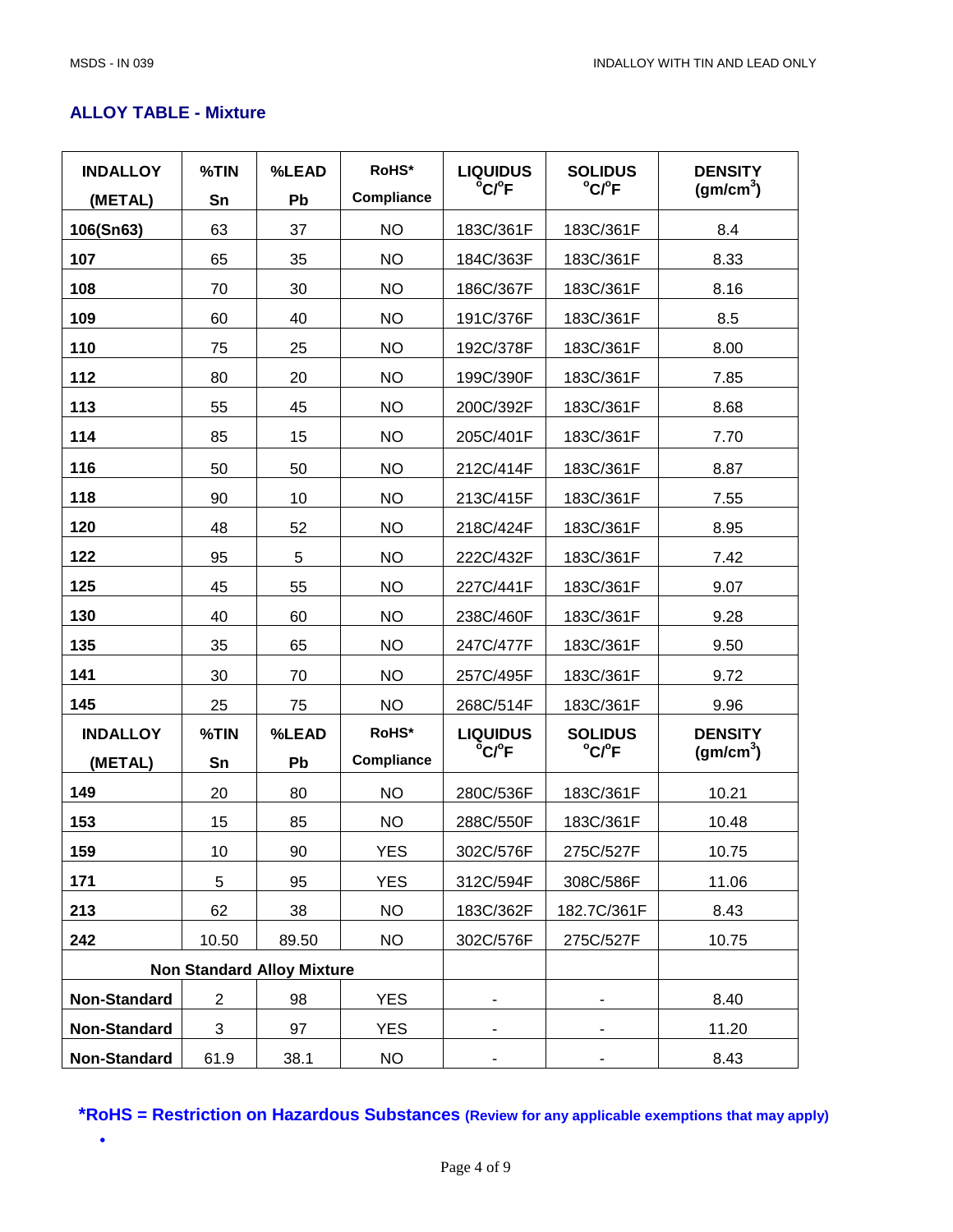| <b>4. FIRST AID MEASURES</b> |                                                                                                                                                                               |
|------------------------------|-------------------------------------------------------------------------------------------------------------------------------------------------------------------------------|
| <b>Eye Contact:</b>          | Hold eyelids apart and flush eyes with plenty of water for at least 15 minutes. Seek medical<br>attention if irritation persists.                                             |
| Ingestion:                   | If patient is conscious, ONLY induce vomiting as directed by trained personnel. NEVER give<br>anything by mouth to an unconscious person. Seek medical attention immediately. |
| Inhalation:                  | Remove to fresh air. If not breathing, give artificial respiration or oxygen by trained personnel.<br>Seek immediate medical attention.                                       |
| <b>Skin Contact:</b>         | Remove contaminated clothing. Wash affected area with soap and water. Wash clothing before<br>reuse. If irritation persists, obtain medical attention.                        |

| <b>5. FIRE FIGHTING MEASURES</b>                   |                  |               |                      |                                                                                       |
|----------------------------------------------------|------------------|---------------|----------------------|---------------------------------------------------------------------------------------|
| <b>Flash Point:</b>                                | Not established. |               | Method:              | Not established.                                                                      |
| <b>Auto-ignition Temperature:</b>                  |                  |               | Not established.     |                                                                                       |
| <b>Flammable Limits:</b>                           |                  | be flammable. |                      | Limits not established. Massive metal is not flammable; however dust or powder may    |
| <b>Extinguishing Media:</b>                        |                  | molten metal. |                      | Use extinguishers appropriate for the surrounding fire conditions. Never add water to |
| <b>Special Fire Fighting</b><br><b>Procedures:</b> |                  |               | protective clothing. | Firefighters must wear NIOSH approved self-contained breathing apparatus and full     |

| <b>6. ACCIDENTAL RELEASE MEASURES</b> |                                                                                                                                                                                                                                                                                                                                                                                                                                                                                         |  |  |  |
|---------------------------------------|-----------------------------------------------------------------------------------------------------------------------------------------------------------------------------------------------------------------------------------------------------------------------------------------------------------------------------------------------------------------------------------------------------------------------------------------------------------------------------------------|--|--|--|
| <b>Spill or Leak Procedures:</b>      | Contain spill. If molten, cool to allow metal to solidify. If a solid metal, wear gloves, pick<br>up and return to process. If dust, wear recommended personal protective equipment.<br>DO NOT SWEEP, avoid generation of dust. Ventilation required. Use a vacuum, place in<br>barrels and return to process if applicable. Otherwise, dispose of following all Federal,<br>State and Local regulations. In the EU refer to the Special Waste Regulations. Metal has<br>reclaim value. |  |  |  |

| <b>7. HANDLING AND STORAGE</b>         |                                                                                                                                                              |  |  |
|----------------------------------------|--------------------------------------------------------------------------------------------------------------------------------------------------------------|--|--|
| <b>Handling</b><br><b>Precautions:</b> | Only dry metals should be added to molten bath. If working with molten metals, or exposed to<br>fume or dust, use appropriate personal protective equipment. |  |  |
| <b>Storage Precautions:</b>            | Store product in a cool, dry area away from incompatible materials.                                                                                          |  |  |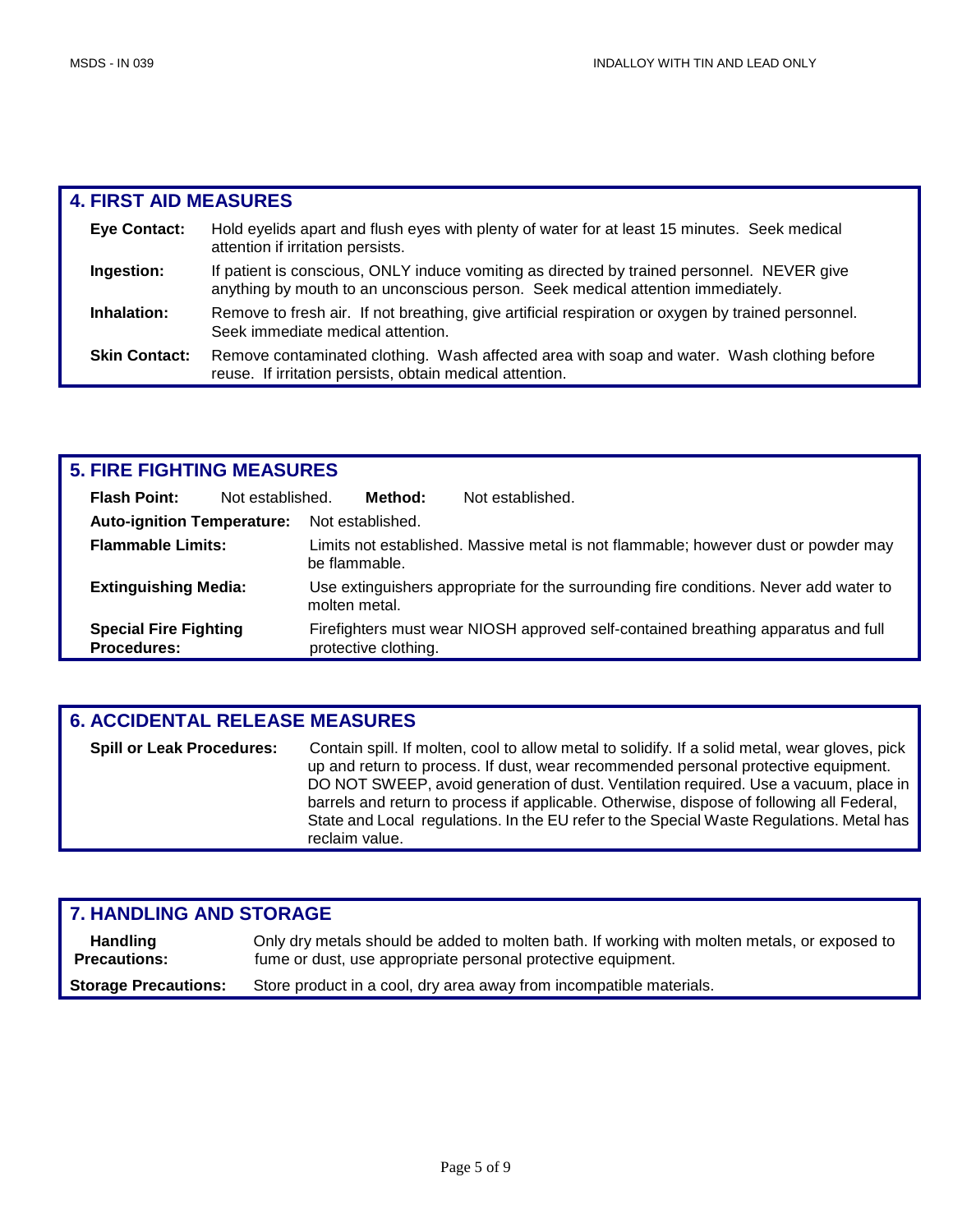## **8. EXPOSURE CONTROLS / PERSONAL PROTECTION**

|                                                    |             |                                    | <b>CAS/EINECS#</b>                                                                 | <b>PEL</b><br>mg/m <sup>3</sup> | <b>TLV-TWA</b><br>mg/m <sup>3</sup>                                                                                                                                                                | <b>TLV-STEL</b><br>mg/m <sup>3</sup>                                                                                                                                                                         |
|----------------------------------------------------|-------------|------------------------------------|------------------------------------------------------------------------------------|---------------------------------|----------------------------------------------------------------------------------------------------------------------------------------------------------------------------------------------------|--------------------------------------------------------------------------------------------------------------------------------------------------------------------------------------------------------------|
| <b>TIN</b>                                         |             | *                                  | 7440-31-5/231-141-8                                                                |                                 |                                                                                                                                                                                                    |                                                                                                                                                                                                              |
|                                                    |             |                                    | (US)                                                                               | 2                               | 2                                                                                                                                                                                                  |                                                                                                                                                                                                              |
|                                                    |             |                                    | (EU)                                                                               |                                 | 2                                                                                                                                                                                                  | 4                                                                                                                                                                                                            |
|                                                    |             |                                    | (Canada)                                                                           |                                 | 2                                                                                                                                                                                                  | 4                                                                                                                                                                                                            |
|                                                    |             |                                    | (Singapore)                                                                        | 2                               |                                                                                                                                                                                                    |                                                                                                                                                                                                              |
|                                                    |             |                                    | (Germany)                                                                          |                                 | 2                                                                                                                                                                                                  |                                                                                                                                                                                                              |
| <b>LEAD</b>                                        |             |                                    | 7439-92-1/231-100-4                                                                |                                 |                                                                                                                                                                                                    |                                                                                                                                                                                                              |
|                                                    |             |                                    | (US)                                                                               | 0.05                            | 0.05                                                                                                                                                                                               |                                                                                                                                                                                                              |
|                                                    |             |                                    | (EU)                                                                               |                                 | 0.15                                                                                                                                                                                               |                                                                                                                                                                                                              |
|                                                    |             |                                    | (Canada)                                                                           |                                 | 0.05                                                                                                                                                                                               |                                                                                                                                                                                                              |
|                                                    |             |                                    | (China)                                                                            |                                 | $0.05$ (dust)                                                                                                                                                                                      |                                                                                                                                                                                                              |
|                                                    |             |                                    |                                                                                    |                                 | $0.03$ (fume)                                                                                                                                                                                      |                                                                                                                                                                                                              |
|                                                    |             |                                    | (Mexico)                                                                           | 0.15                            |                                                                                                                                                                                                    |                                                                                                                                                                                                              |
|                                                    |             |                                    | (Singapore)                                                                        | 0.15                            |                                                                                                                                                                                                    |                                                                                                                                                                                                              |
|                                                    |             |                                    | (Germany)                                                                          |                                 | 0.05                                                                                                                                                                                               |                                                                                                                                                                                                              |
| Symbol: X <sub>n</sub><br>$N.E. = Not established$ |             | Risk Phrases:<br>* See alloy table |                                                                                    |                                 | R20/22, R36/37/38, R33, R40, R48, R50/53, R61                                                                                                                                                      |                                                                                                                                                                                                              |
|                                                    |             |                                    | Lead and Tin: Immediately Dangerous to Life and Health: 100 mg/m <sup>3</sup> (Pb) |                                 |                                                                                                                                                                                                    |                                                                                                                                                                                                              |
| <b>Engineering Controls:</b>                       |             |                                    |                                                                                    |                                 | Exhaust ventilation is required to control any air contaminants containing lead. Control                                                                                                           | concentration of all components so that their permissible exposure limits are not exceeded.                                                                                                                  |
| <b>Personal protection:</b><br>Eyes:               |             |                                    | Chemical safety glasses/goggles and face shield with molten metal.                 |                                 |                                                                                                                                                                                                    |                                                                                                                                                                                                              |
|                                                    |             |                                    |                                                                                    |                                 |                                                                                                                                                                                                    |                                                                                                                                                                                                              |
| <b>Respirator:</b>                                 |             |                                    | be required based on the work conditions.                                          |                                 | An authority approved or compliant marked air-purifying respirator with a fume/dust chemical                                                                                                       | cartridge is recommended under certain circumstances where airborne concentrations are expected<br>to be elevated or if in powder form. Avoid inhalation of lead dust. Additional respiratory protection may |
| Skin:                                              | burns.      |                                    |                                                                                    |                                 | Gloves-leather or impervious (vinyl) type. Heat resistant gloves if handling hot metal. Safety type<br>boots. Personal protective equipment is recommended when working with molten metal to avoid |                                                                                                                                                                                                              |
| Other:                                             | fume areas. |                                    |                                                                                    |                                 |                                                                                                                                                                                                    | Lab coat, safety shower and eye-wash fountain in work area. Avoid the use of contact lenses in high                                                                                                          |
| Work/Hygienic<br><b>Practices:</b>                 |             |                                    |                                                                                    |                                 | Maintain good housekeeping. Clean up spills immediately. Good personal hygiene is essential.<br>Avoid eating, smoking or drinking in the work area. Wash hands thoroughly with soap and water      | immediately upon leaving the work area. Follow standard lead work practices as established under                                                                                                             |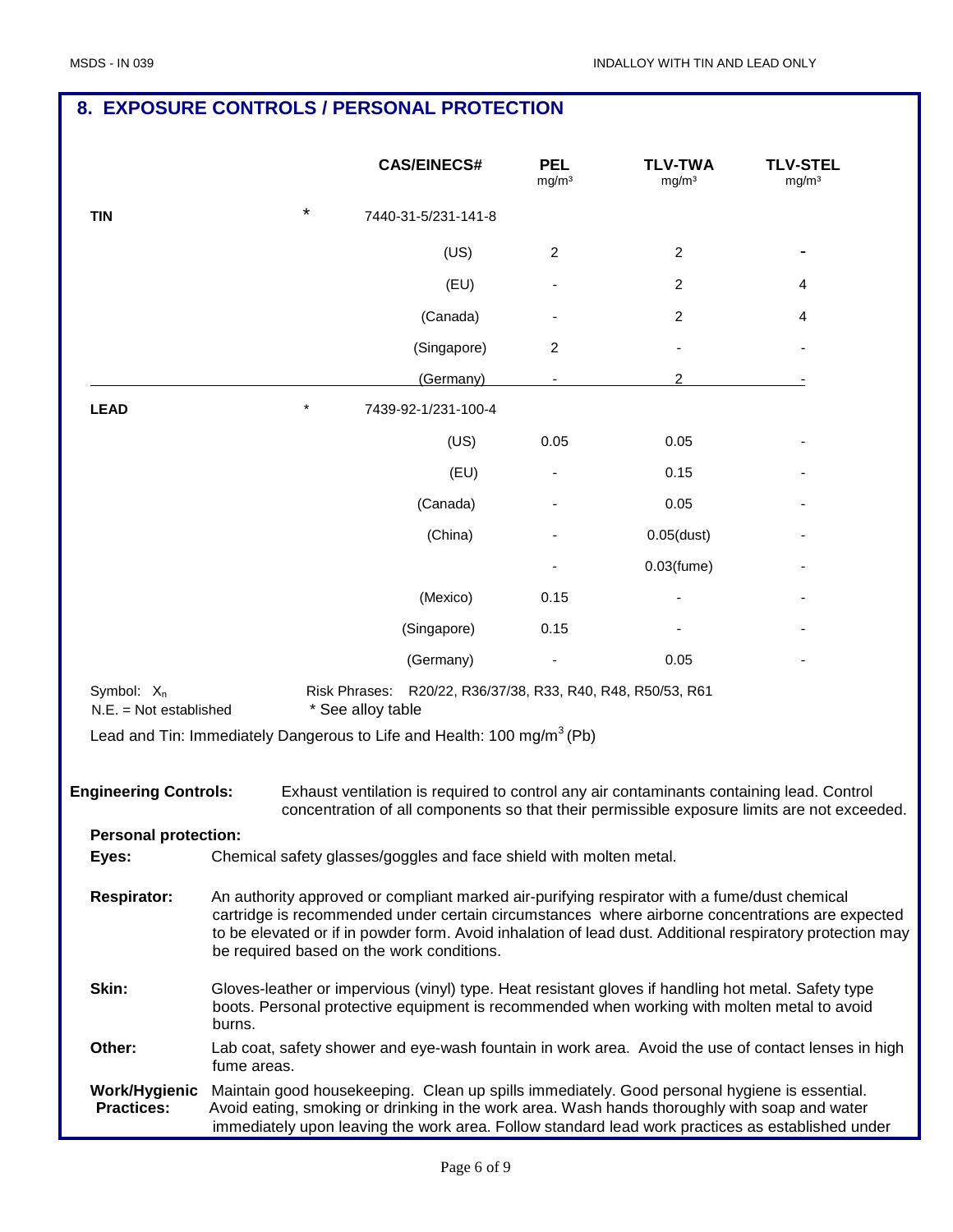## **9. PHYSICAL AND CHEMICAL PROPERTIES**

| Appearance:              | Silver grey solid metal | <b>Boiling Point:</b>       | Not applicable. |
|--------------------------|-------------------------|-----------------------------|-----------------|
| Odor:                    | Odorless                | <b>Melting Point:</b>       | See Table       |
| <b>Specific Gravity:</b> | See Table               | pH:                         | Not applicable  |
| <b>Vapor Pressure:</b>   | Not applicable.         | <b>Solubility in Water:</b> | Insoluble       |
| <b>Vapor Density:</b>    | (air=1) Not applicable. | Flash point:                | Not applicable  |

| <b>10. STABILITY AND REACTIVITY</b>                    |                                                                                   |  |  |  |
|--------------------------------------------------------|-----------------------------------------------------------------------------------|--|--|--|
| General:                                               | Stable.                                                                           |  |  |  |
| <b>Conditions to Avoid:</b>                            | Not established.                                                                  |  |  |  |
| <b>Incompatible Materials:</b>                         | Avoid contact with mineral acids.                                                 |  |  |  |
| <b>Hazardous Decomposition /</b><br><b>Combustion:</b> | Harmful organic fumes and toxic oxide fumes may form at elevated<br>temperatures. |  |  |  |
| <b>Hazardous Polymerization:</b>                       | Will not occur.                                                                   |  |  |  |

## **11.TOXICOLOGICAL INFORMATION**

|                              | <b>Carcinogenicity: National Toxicity Program (NTP):</b>                               |                      | No                                    |
|------------------------------|----------------------------------------------------------------------------------------|----------------------|---------------------------------------|
|                              | <b>Occupational Safety &amp; Health Administration (OSHA):</b>                         |                      | No                                    |
|                              | U.N. International Agency for Research on Cancer (IARC):                               |                      | Yes                                   |
|                              | Lead and Lead compounds are listed as possible carcinogens.                            |                      |                                       |
| LD50:                        | Not established                                                                        | <b>LC50:</b>         | Not established                       |
|                              | <b>Other:</b> Chronic Toxicity: Lead can cause potential harm to the developing fetus. |                      |                                       |
| <b>Irritancy of Product:</b> | Not established                                                                        | <b>Mutagenicity:</b> | Not established                       |
|                              | <b>Sensitization to Product: Not established</b>                                       | Teratogenicity:      | Not established                       |
|                              | <b>Reproductive Toxicity:</b> No specific data is available                            |                      | Synergistic Products: Not established |

RTECS# :Lead – OF7525000 RTECS#: Tin – XP7320000 (Registry of Toxic Effects of Chemical Substances)

## **12. ECOLOGICAL INFORMATION**

Product mixture not tested.

 Lead – Toxicity to fish – mortality LOEC – rainbow trout – 1.19 mg/l – 96h. Very toxic to aquatic organisms, may cause long-term adverse effects in the aquatic environment. Bioaccumulation – Oncorhynchus kisutch – 2 weeks Bioconcentration factor (BCF): 12. Fresh fish: 0.44 mg/l LC50 96h/ 1.32 mg/l LC50 96h/water Flea: 600 ug/l EC50 = 48h

Avoid release to environment.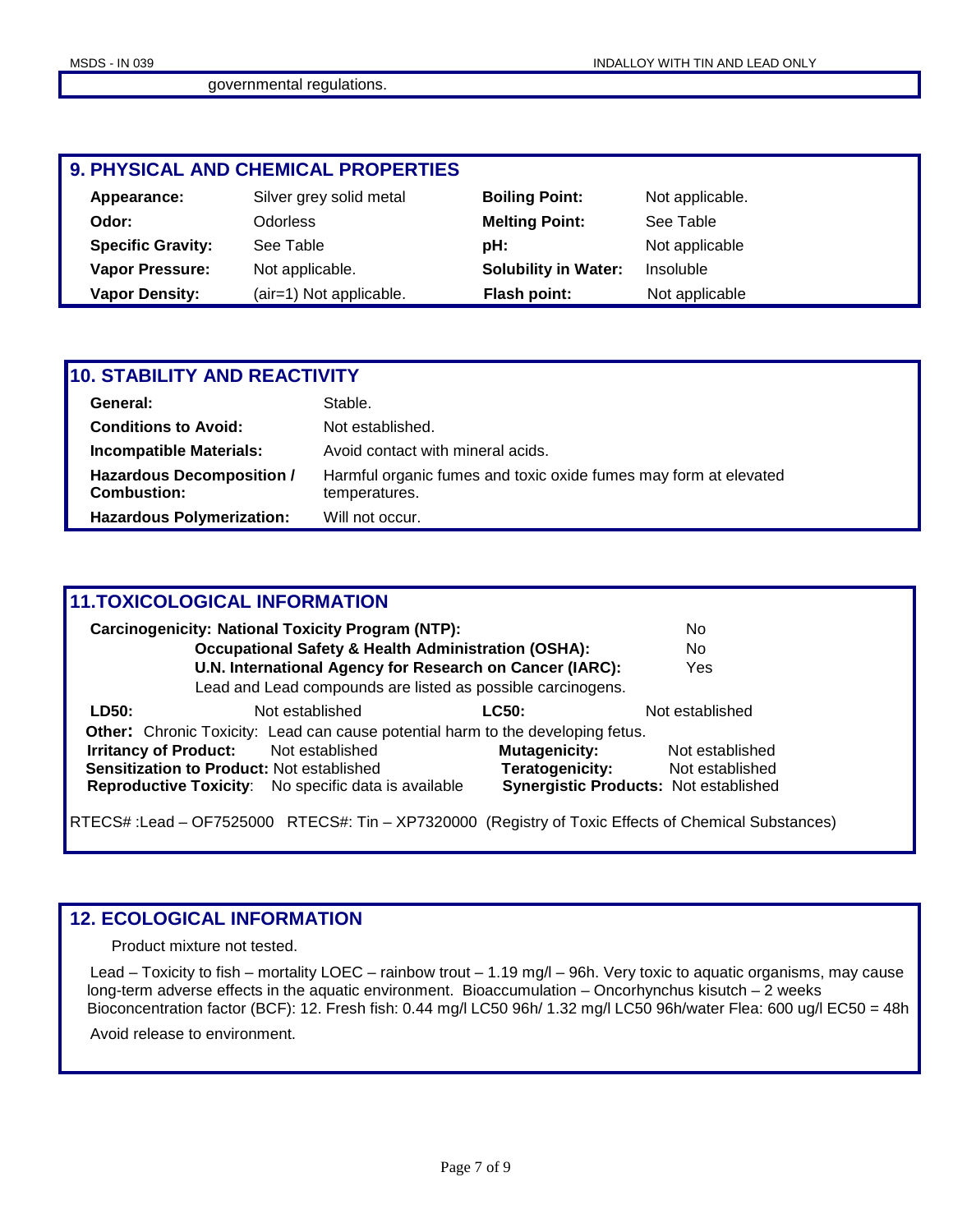### **13. DISPOSAL CONSIDERATION**

**Waste Disposal Method:** Scrap metal alloy usually has value. Contact a commercial reclaimer for recycling. Otherwise, dispose of in accordance with all Federal, State and Local environmental regulations. In Europe follow the Special Waste Regulations. Avoid release to the environment.

## **14. TRANSPORT INFORMATION**

Transport in accordance with applicable regulations and requirements. Not regulated under US DOT (United States Department of Transportation).

Not hazardous under shipping modes/ regulations.

UN - none

North American Emergency Guide Book – Not classified

## **15. REGULATORY INFORMATION**

The information in this Material Safety Data Sheet meets the requirements of the United States Occupational Safety and Health Act and regulations promulgated hereunder (29 CFR 1910.1200 ET. SEQ.).

This product has been classified in accordance with the hazard criteria of the Canadian Controlled Products Regulation (CPR).

Canadian WHMIS: D2A - Materials Causing Other Toxic Effects - Very Toxic Material (Chronic).

This product has been classified in accordance with the guidelines set by the Dept. of Industrial Health of the Republic of Singapore.

This product has been classified in accordance with the Mexican regulations: NOM-018-STPS-2000 and NOM-010-STPS-1999.

This product has been classified using the Chinese Occupational Exposure Limit for Hazardous Agents in the Workplace, GBZ2-2002.

California PROP 65(Safe Drinking Water Standard): WARNING : This product contains a chemical known to the State of California to cause cancer and/or birth defects (or other reproductive harm). (lead)

SARA 313 Listing - 40 CFR 372.65: Lead CAS# 7439-92-1

All ingredients are listed on the EPA TSCA Inventory.

Most of the ingredients are listed on the Canadian Domestic Substance List.

EPA Genetic Toxicology Program - Lead CAS# 7439-92-1

EC Classification, Packaging and Labeling Requirements:

Symbol and Hazard Classification of Product

 $X_n$